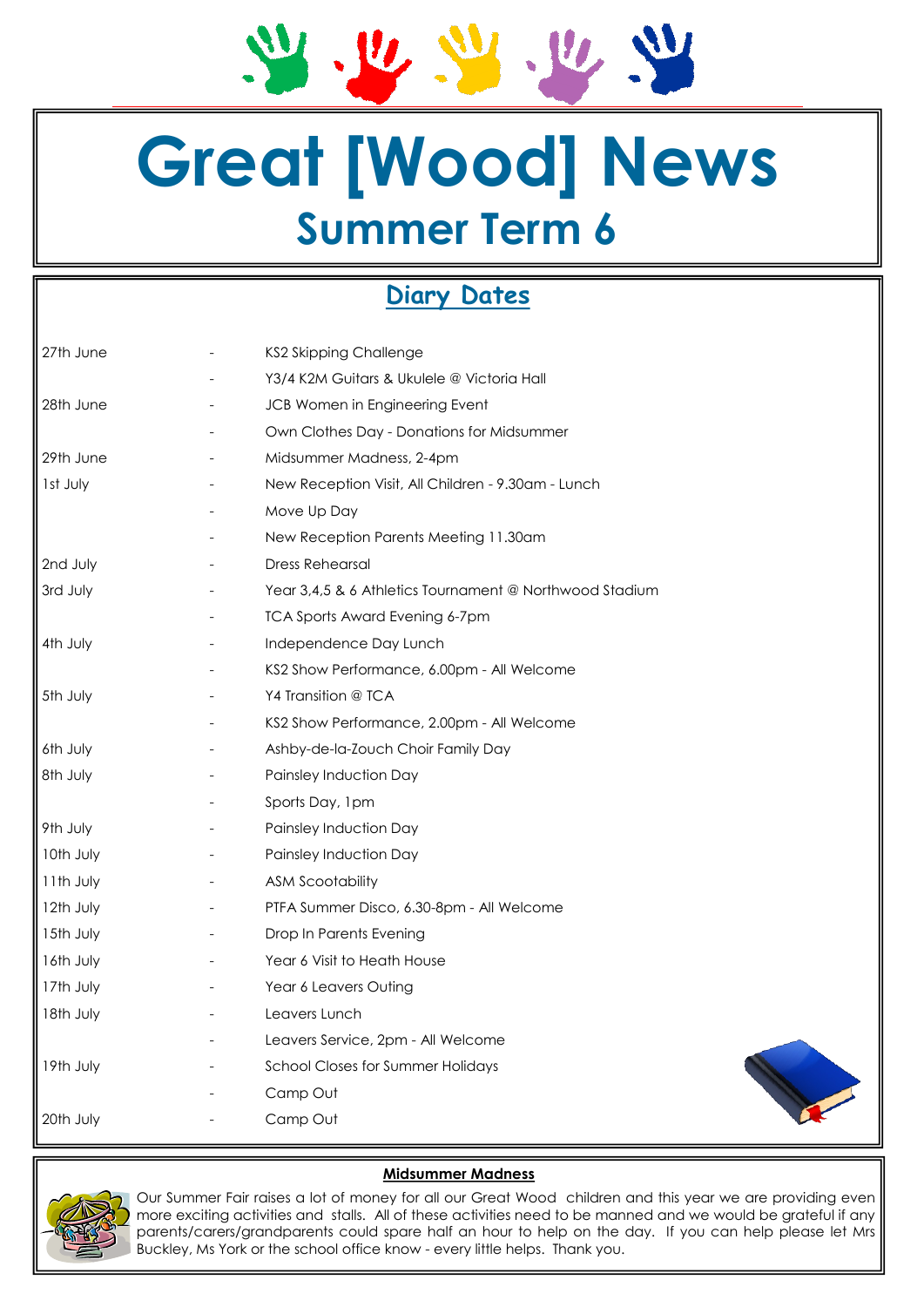### **Page 2 Great [Wood] News**

**WINE** 

We seem to have an extreme case of Head lice in school, which following previous requests we are, unfortunately, struggling to get under control. Please can we ask all parents to check their child's hair carefully for any 'little visitors' and treat accordingly. Unless everyone checks and treats their child's hair, we are going to have an ongoing problem. Help may also be available, if you contact your health visitor or GP.

**If your child is affected, please treat the problem accordingly, so that they can attend school. There is no need to keep children off school for headlice, as long as they have been treated. It is very important that children do not miss school time to have headlice treatment, please ensure that this is carried out, outside school hours.**

We really appreciate your help with this, thank you!

### **Choir Ashby-de-la-Zouch Fun Day**

Please return any remaining reply slips as soon as possible for the Choir Fun Day in Ashby-de-la-Zouch on Saturday 6th July. It promises to be an exciting family day out, with a great concert at the end! If you would like any more information, please speak to Mr Adamson.

### **Non Uniform Day for Midsummer Madness Friday 28th June**

To wear own clothes on Friday 28th June, Key Stage 1 please bring cake donations (homemade or bought), for our Midsummer Madness café.

Key Stage 2 please bring in a donation to go on the tombola (bottles are good but full ones are best)!

Enjoy wearing your own clothes and thank you for your continued support!

## **Great Wood Camp Out**

Please ensure that you return your Academy Photographs to school by the close of the school day on **Wednesday 3rd July.** 

**Academy Photographs** 

We are unfortunately unable to process any orders received after this date.

#### **Swimming**

KS1 Children will be swimming up until Tuesday 16th July. Please ensure they have their swimming kits with them on Tuesdays. Thank you.

### **Special Delivery!**

It is getting closer to the eagerly anticipated arrival of our ducklings. Their eggs are being lovingly looked after by Miss Mellor and the R/1 children. We will keep you updated!

This years Camp Out is set to be the biggest yet! Taking place on Friday 19th and Saturday 20th July - Why not come and join us to celebrate another year

**Y3/4 K2M** Our wonderful Year 3/4 will be representing Great Wood at the K2M concert at the Victoria Hall on

**We still have a number of permission slips outstanding, please can these asap.** All Year 3/4 children are required to attend and in their correct school uniform, including

Thursday 27th June.

their tie.

at Great Wood! For full details please see separate letter .





*Cheese Burger or Veggie Hot Dog with Fries & BBQ Beans*

*Pancakes & Toppings*

### **Don't forget you can win a prize - Midsummer Madness raffle!**

Even before our Grand Midsummer Madness raffle is drawn, there are two prizes up for grabs. Following the success of last year, our PFTA are once again providing two prizes, one for KS1 and one for KS2, for the child/children whose family sells the most raffle tickets for the draw.

We will be sending five books of tickets to each family in school, but there are plenty more available from the school office, so please call in for more if you need them.

As you will see in the accompanying letter to the raffle tickets, we have been extremely fortunate with the donations sent into school for raffle prizes. In addition to those mentioned, in the letter, there are many more prizes available and it is certainly worth purchasing a few extra tickets to try and win them!

When you have sold your tickets (and any additional ones that you can), please return the stubs with the funds that you have raised to the school office.



**Midsummer Madness** Our Summer Fair raises a lot of money for all our Great Wood children and this year we are providing even more exciting activities and stalls. All of these activities need to be manned and we would be grateful if any parents/carers/grandp arents could spare half an hour to help on the day. If you can help please let Mrs Buckley, Ms York or the school